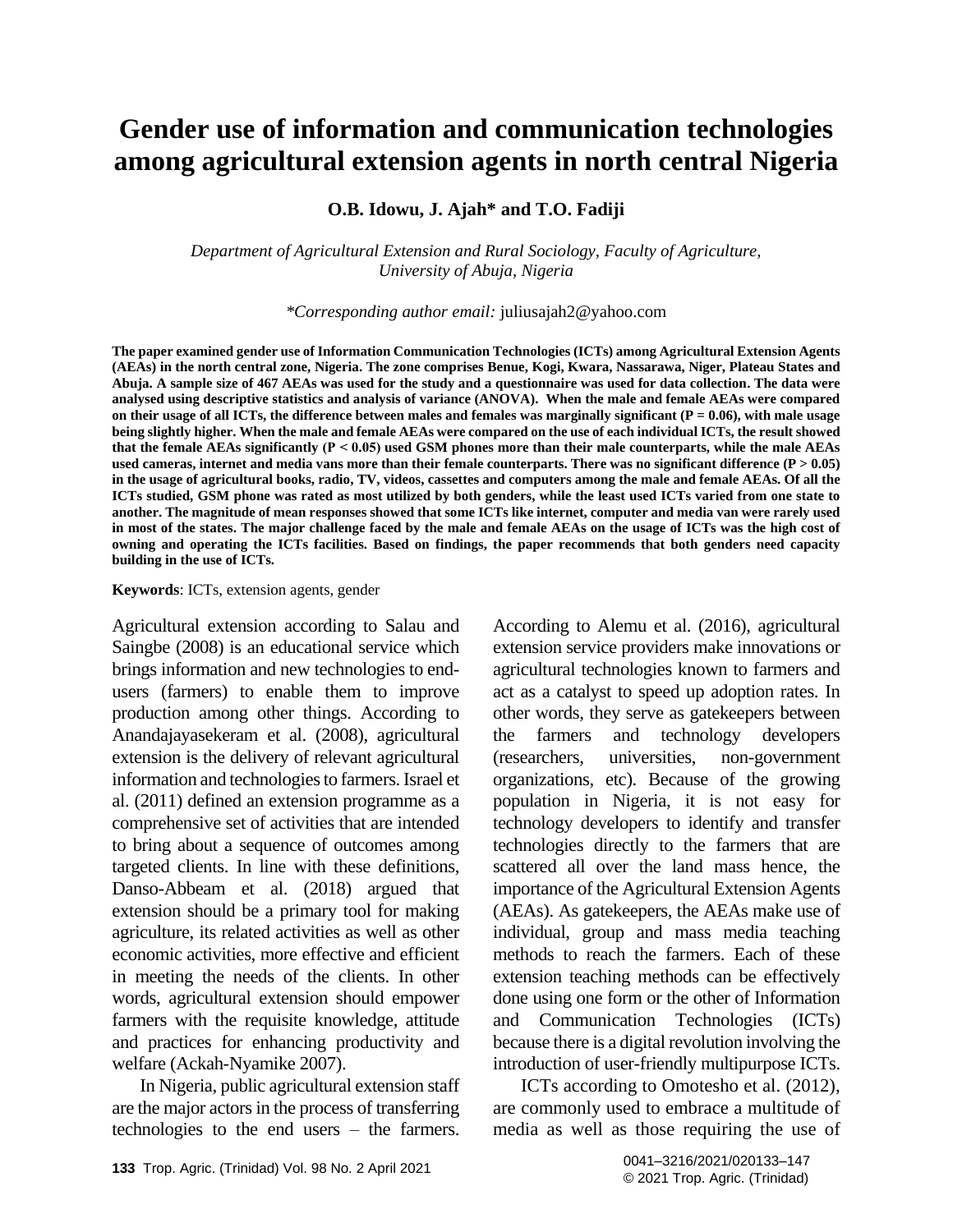personal computers fitted with devices that facilitate communication, processing and transmission of information. Asenso-Okyere and Mekonnen (2013) defined ICTs as an expanding assembly of technologies that are used to handle information and aid communication. Similarly, Talebian et al. (2014) stated that ICTs consist of hardware, software, network and media for collecting, storing, processing, transmitting and presenting information as well as related services. In other words, ICTs are a diverse set of technological resources that can be used to communicate, disseminate, store, retrieve, process and manage information. The application of ICTs in agriculture is often referred to as e-agriculture (FAO 2017). In modern times, ICTs have played significant roles in sustainable development and agricultural transformation. Ajah and Atewamba (2018) stated that ICTs have created opportunities for cooperative dialogue among stakeholders thereby serving as a mirror through which farmers see technologies beyond their reach.

Documented evidence shows that a lot of studies have been carried out on the use of ICTs in agricultural development, including agricultural extension. For example, Singh et al. (2017) studied the role of ICTs in agriculture and its policy implications in India. They reviewed some agricultural projects that involved the use of ICTs and concluded, among other things, that ICTs, if adopted, could revolutionize agriculture in many ways. Islam et al. (2017) assessed the utilization of ICTs in agricultural extension services in Bangladesh. The main objective was to explore the extent of ICTs utilization by the field level extension personnel under the agricultural extension service delivery system. One of their findings indicated that the overall utilization of ICTs by the extension agents in Bangladesh was very low. In the study by Agwu et al. (2008), it was concluded that there was need for Nigeria to have a national agricultural extension policy on the use of ICTs with major emphasis on access, availability and use. Umar et al. (2015) conducted research on awareness and use of ICTs among extension agents in Kaduna State, Nigeria. They recommended the provision of ICT facilities and stable electric power, as well as capacity building on ICTs usage, this would promote ICTs usage among extension personnel. Others (Ezeh 2013; Barber et al. 2018; Thakur and Chander 2018) have also conducted similar studies. With these examples, there is no doubt that we have enough evidence to show that scholars have tried to explore the importance of ICTs in agricultural development including extension services in different parts of the world. However, despite this abundant research and literature, there is no study addressing gender use of ICTs among AEAs in north central Nigeria. This has created a knowledge gap which needed to be filled by this study.

The study is important because Dafwang (2006) stated that the ineffective agricultural extension service in Nigeria was a major constraint to the performance of the agricultural sector. Daneje et al. (2010) also supported the fact that there is a gap between agricultural performance and available research information in Nigeria. They attributed it to poor agricultural extension services delivery and limited interaction between researchers and extension agents. This problem is not only in Nigeria because the Government of Kenya (2010) attributed low agricultural productivity in Kenya to inadequate research– extension–farmer linkages. This is supported by the report from FAO (2001) which stated that in many developing countries, wide adoption of research results by the majority of farmers remains quite limited. Ironkwe et al*.* (2011) dealt with the social relationships between men and women and how these relationships are negotiated in the production of goods and services. A report by Huyer and Hafkin (2007) showed that, on average, men in Africa have greater chances than women in benefitting from ICTs. The report further stated that the composite indicator of female participation in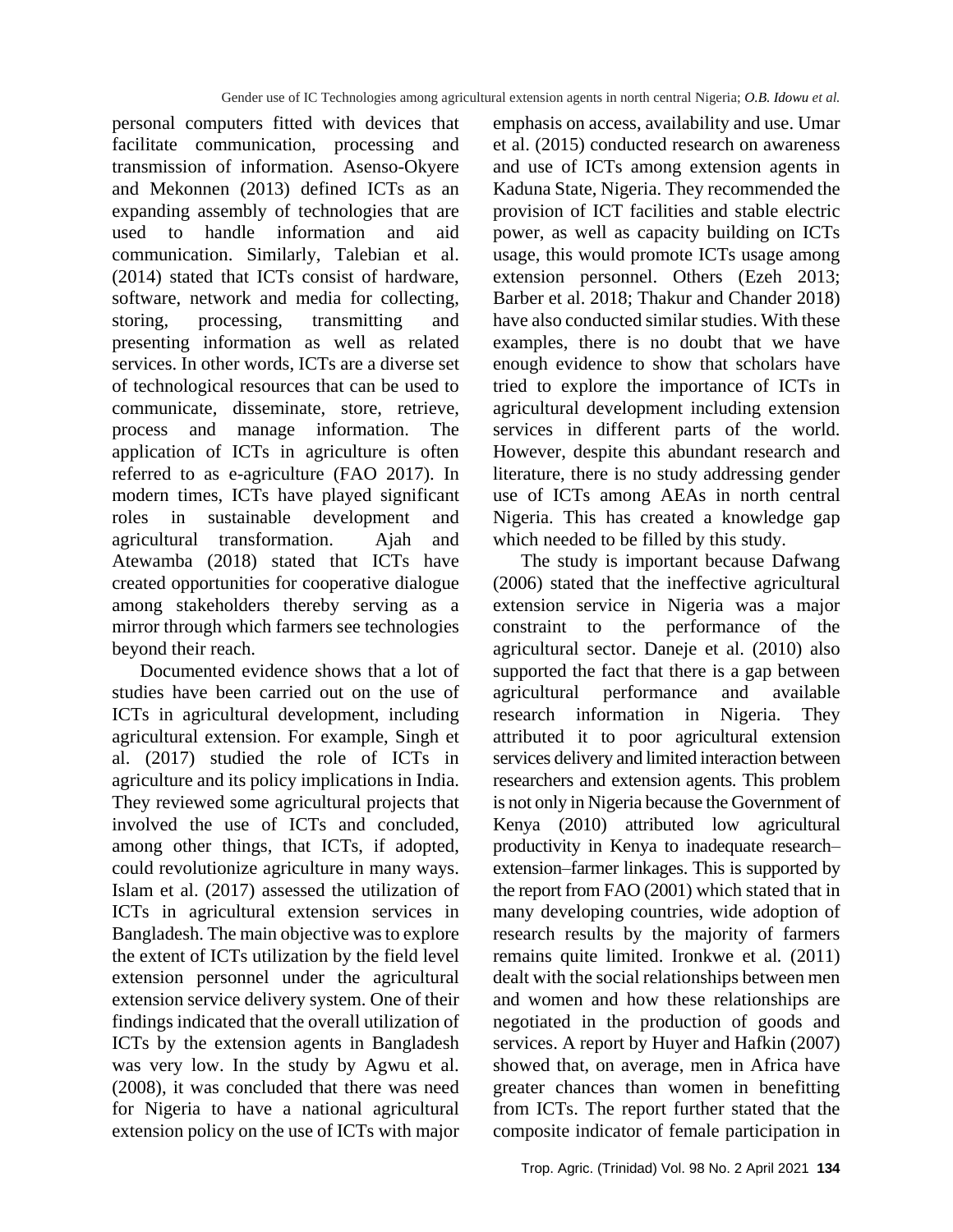the information society was 0.65, implying that females have 35% fewer opportunities and benefits than their male counterparts with respect to ICTs. This shows that membership of social groups, religious affiliations, cultural norms, work environment, age and other sociodemographic factors can influence gender adoption and use of ICTs. This study examined whether the gender of an extension agent can influence his/her use of ICTs in agricultural extension services. Hence, the questions were: 1) Do male extension agents use each of the ICTs or all of them more than their female counterparts? 2) Are there locational (state) differences in the use of ICTs among the male and female AEAs? 3) Which ICTs are the most or least utilized in the study? 4) What is the major problem limiting the use of ICTs by the extension agents?

The specific objectives of the study were to:

- 1. Compare gender use of ICTs among the AEAs (Agricultural Extension Agents) in north central Nigeria.
- 2. Identify if there are locational (states) differences in the use ICTs among the male and female AEAs.
- 3. Identify the most and least utilized ICTs by the male and female AEAs.
- 4. Ascertain the challenges facing the male and female AEAs in the use of ICTs in the study area.

#### *Hypotheses*

Ho: There is no significant difference in the use of all the ICTs by the male and female Agricultural Extension Agents in the study area ( $\mu$ Male use of all ICTs =  $\mu$ Female use of all ICTs). Ho: There is no significant difference in the

male and female Agricultural Extension Agents' use of each of the ICTs ( $\mu$ Male use of GSM phones  $= \mu$ Female use of GSM Phones =

 $\mu$ Male use of Radio  $= \mu$ Female use of Radio  $=$ 

**UMale use of TV**  $= \mu$  **Female use of TV ...**  $=$ 

**135** Trop. Agric. (Trinidad) Vol. 98 No. 2 April 2021 **U**Male use of Internet  $= \mu$  Female use of Internet).

#### **Methodology**

The study was conducted in north central Nigeria. The zone comprises of Benue, Kogi, Kwara, Nassarawa, Niger, Plateau States and Abuja but Abuja was not chosen for the study. Simple random sampling technique was used to select a total of 467 (326 males and 141 females) respondents from the states' Agricultural Development Programmes (ADPs). That is, Kwara (72 male and 15 female), Kogi (49 males and 11 females), Niger (53 males and 47 females), Nasarawa (76 males and 24 females), Benue (20 males and 16 females) and Plateau (56 males 28 females). The skewness of the sample in favour of male extension agents is a reflection of male dominance in agricultural extension services in the study area. In the questionnaires used for data collection, the AEAs were asked to rate their level of usage of ICTs (GSM phones, radio, television, videos, camera, internet, computers, agricultural books, cassettes and media van for agricultural extension work in their various states using *very high (4), high (3), moderate (2), low (1) and not used at all (0)*. The rating scores were used for analysis in line with methods applied by Ajah and Atewamba (2018), Ajah (2016), Ajah and Okorie (2016), Colin and Paul (2011), Field (2005) and Shah and Madden (2004). SPSS 21.0 was used to run the analysis and mean separation was done using Bonferroni model at 5% probability level.

The three-way ANOVA model is mathematically expressed in line with that of Oliver-Rodríguez and Wang (2015) as:

 $Y_{i,jkt} = \mu + L_i + G_j + LG_{ij} + e_{ij} + I_k + LI_{ik} + I_k$  $GI_{ik} + LGI_{ijk} + e_{kt(i)}$ 

Where:

- $Y_{iikt}$  = Individual agricultural extension agent's response on his/her usage of each of the ICTs.
	- i denotes the level of factor L
	- j denotes the level of factor G
	- k denotes the level of factor I
	- t denotes the number of observations/ participants in the study.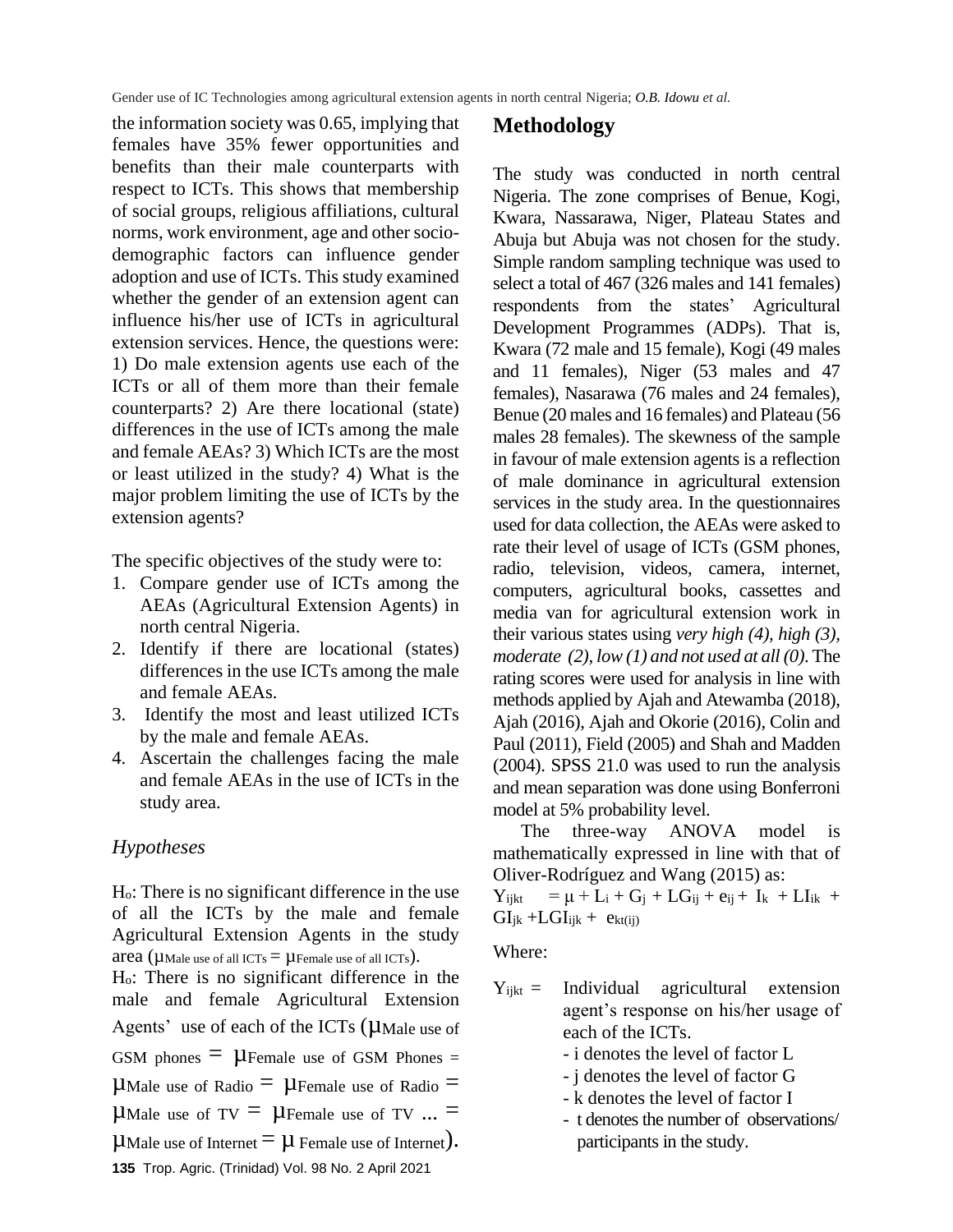#### $\mu =$  population mean

- $L_i =$  differences in gender use of ICTs due to location (Kwara, Kogi, Niger, Nasarawa, Benue, Plateau States). This measures the main effect of location (state) where the extension agent works.
- $G_i =$  gender, this measures the main effect of gender, i.e., differences in the usage of ICTs due to the gender of the extension agent (male, female)
- $I_k =$  ICT-type nested within location and gender - this measures the main effect of ICT-type, i.e., differences in the usage of ICTs arising from the nature of the ICT as a device (GSM phones, radio, television, videos, cameras, internet, computers, agricultural books, cassettes and media vans).
- LG<sub>ij</sub> = interaction between location and gender
- $LI_{ik}$  **=** interaction between location and ICTs-type
- $GI_{ik} =$  interaction between ICTs-type and gender
- $LGI_{ijk}$  = interaction of location, ICTs-type and gender
- $e_{ij}$  = error (between subjects)
- $e_{kt(ij)t}$  **=** error (within subject)

The model hypothesizes that the usage of ICTs among AEAs in the north central Nigeria depends on three factors – gender, location (state) and ICTs-type. Gender has two levels (male and female) while location (state) has six levels (Kwara, Kogi, Niger, Nasarawa, Benue, Plateau States). Both gender and location are called "*between factor* variables". On the other hand, ICTs-type has ten levels (GSM phones, radio, television, video, camera, internet, computer, agricultural books, cassette and media van) and it is called *"within factor variable".* By implication, the model states that the usage of ICTs among the male and female  $AEAs(Y_{ijtk})$  depends on location (state) of the extension agent in the north central Nigeria  $(L_i)$ , type of ICTs  $(I_i)$ , the gender of the extension agent  $(G_t)$ , both location and type of ICTs ( $LI_{ij}$ ), both location and gender ( $LG_{it}$ ), both ICTs-type and gender  $(IG_{it})$ , and the joint effects of location, ICTs-type and gender (LIG<sub>ijt</sub>). The  $\mu$  is the population mean which has no effect on the scores obtained and does not contribute to any variation in the observed differences (Aggarwal 2002). The error term in the model is given by e<sub>ijtk</sub>.

## **Results and discussion**

Table 1 shows the results of the three-way mixed analysis of variance (ANOVA) carried out to assess gender use of ICTs among AEAs in north central Nigeria. The column tagged "*sources of variation*" contains the factors expressed in the ANOVA model. All the results including their interaction effects are significant (P ˂ 0.01) except *"gender"* with a *p*-value of .06. However, with reference to the objectives of the study, not all the results are interpreted in this study. Emphasis are laid on the interaction effect of gender, location and ICTs-type (*Gender\*Location\*ICTs-type*) and the main effect of gender (*gender*). This is one of the advantages of using a three-way ANOVA in comparative analysis. Hence, for a better understanding of the results, mean separation was carried out and presented in charts (2-7).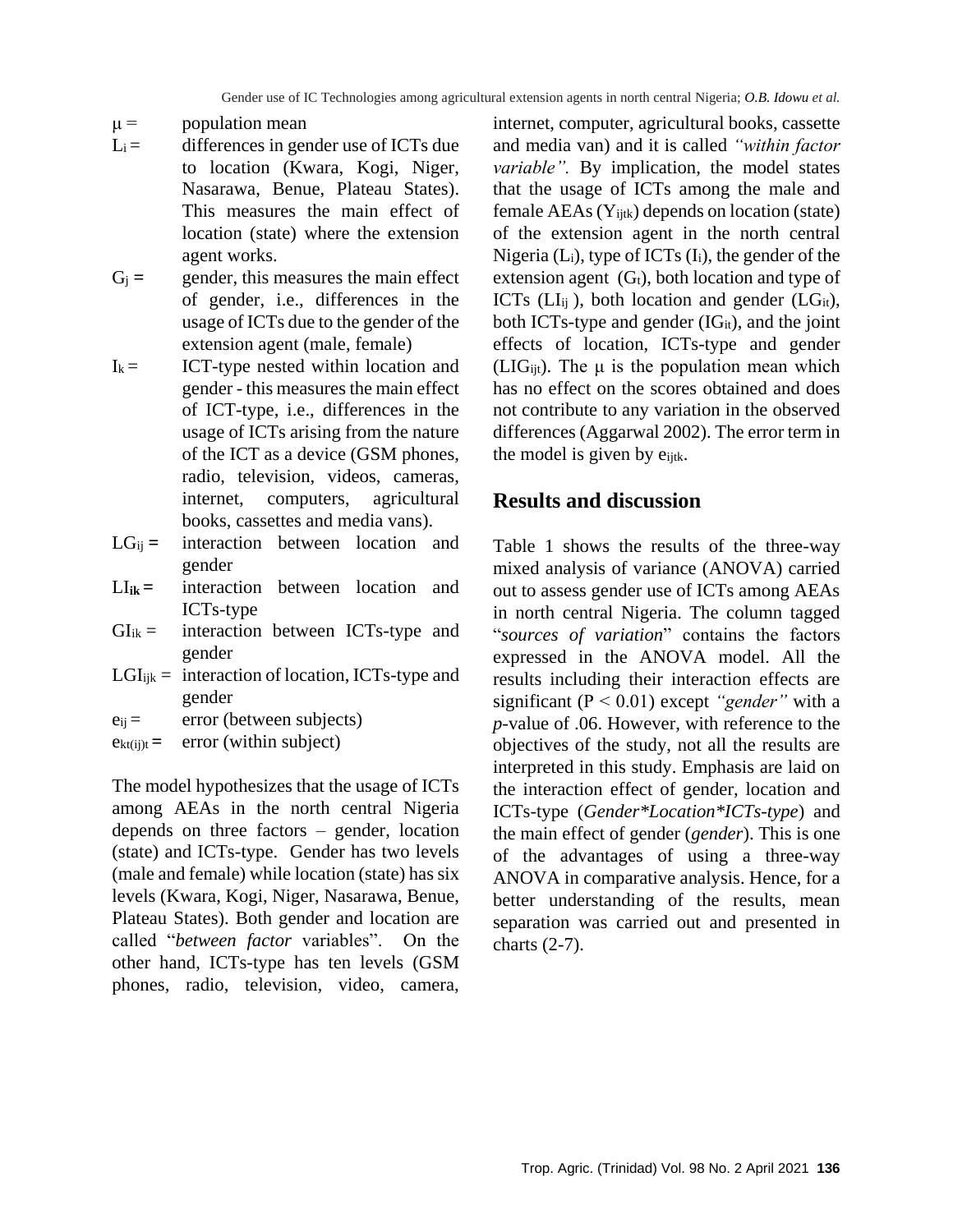| <b>Sources of variation</b> | DF   | SS      | <b>MS</b> | F      | <b>P-value</b> |
|-----------------------------|------|---------|-----------|--------|----------------|
| ICTs-type                   | 9    | 2144.76 | 238.31    | 224.82 | .00            |
| Location*ICT-type           | 45   | 723.27  | 16.07     | 15.16  | .00            |
| Gender*ICT-type             | 9    | 24.35   | 2.71      | 2.56   | .00            |
| Gender*location*ICT-type    | 45   | 77.93   | 1.73      | 1.63   | .00            |
| Error (within subjects)     | 4095 | 4355.10 | 1.06      |        |                |
| Location                    | 5    | 229.78  | 45.96     | 79.24  | .00            |
| Gender                      |      | 1.99    | 1.99      | 3.43   | .06            |
| Gender*location             | 5    | 10.41   | 2.08      | 3.59   | .00            |
| Error (between subjects)    | 455  | 265.32  | 0.58      |        |                |

Table 1: ANOVA results of the male and female extension agents' use of ICTs

*Comparing gender use of all the ICTs among the AEAs*

Table 1 contains the result of the main effect of gender. It shows how the male and female AEAs rated their usage of all the ICTs listed for the study. Hence, the question is: Do male and female AEAs in the north central Nigeria differ in their usage of all the ICTs? The result,  $F(1, 455) = 3.43, P = 0.06$ , indicated that there was a marginally significant difference in the male and female (gender) use of all the ICTs studied. Figure 1 shows that the males (2.69) slightly used all the ICTs more than their female (2.53) counterparts. This is in line with the *a priori* expectation because gender gap in the performance of agricultural activities is gradually diminishing in Nigeria. On the other hand, the result disagrees with the report of FAO (2018) which indicated that women are marginalised in the digital world especially in rural societies. It is also contrary to the report of Ma et al*.* (2018) which showed that men far outnumbered women in the use of information technologies. In terms of policy formulation, this result is very useful in assessing the overall utilization of all ICTs by the male and female AEAs in extension services. However, it may be misleading if such policy is applied at the state level hence the need to compare gender use of each ICT in each state in subsequent analysis.



Figure 1: Gender use of all ICTs (irrespective of location and ICT-type) ( $P = 0.06$ )

Response scores: very high (4), high (3), moderate (2), low (1), not used at all (0)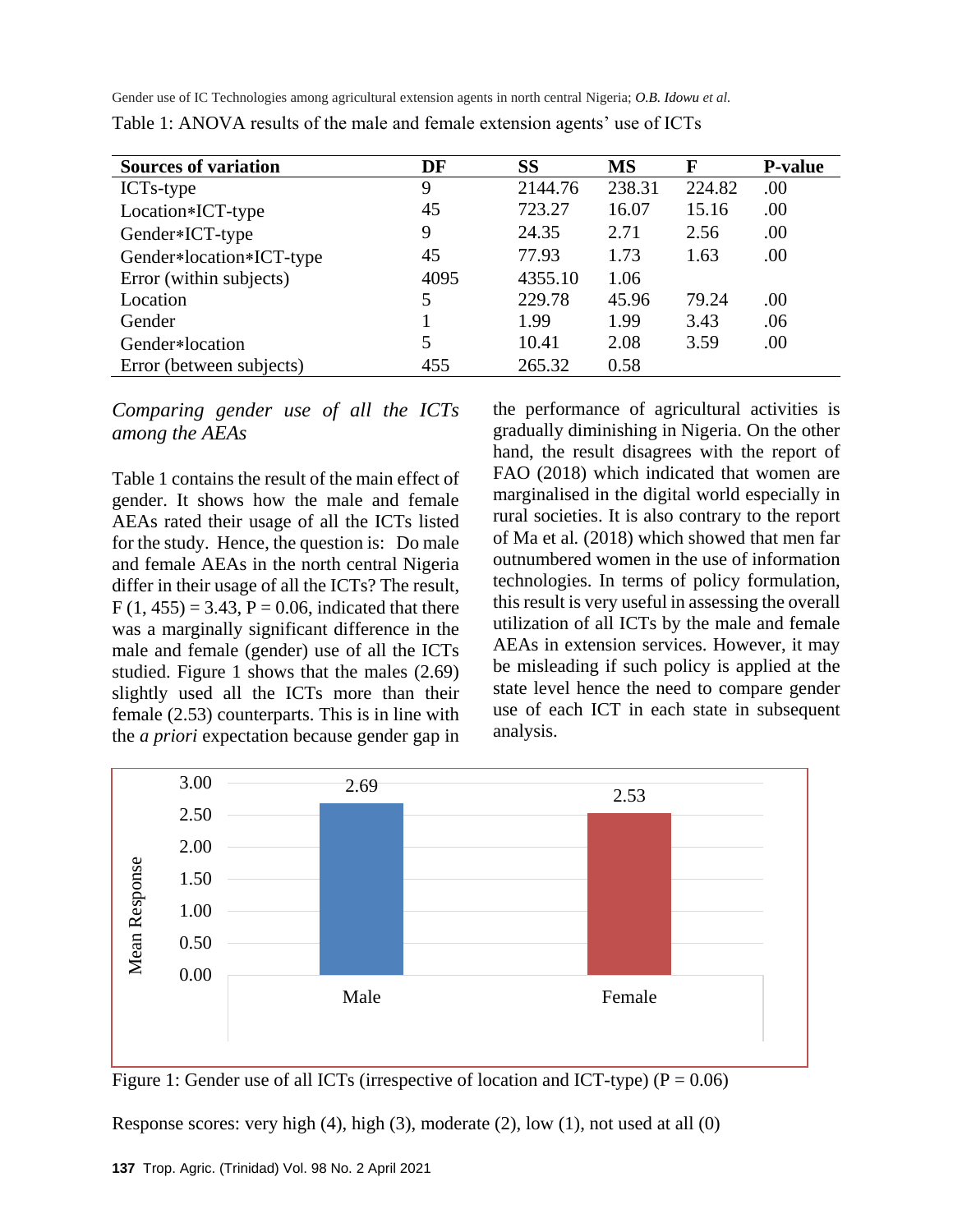*Comparing gender use of each ICT in each state*

In Table 1, the result of gender use of each ICT in each of the states is represented by the interaction of gender, location and ICTs-type (*Gender\*Location\*ICT-type*). The result,  $F(45, 4095) = 1.63, P = .00$ , indicated that there was significant interaction effect hence the rejection of the null hypothesis. Based on the results, mean separation was done for each state and presented in Figures  $2 - 7$ .

## *Gender use of GSM phones among the AEAs*

The results of how the male and female AEAs rated their use of GSM phones across the states are presented in Figures  $2 - 7$ . The mean responses showed that gender use of GSM phones significantly ( $P \le 0.05$ ) differed in favour of the female AEAs in Nasarawa (Figure 5) and Kwara (Figure 2). On the contrary, there was no significant ( $P > 0.05$ ) difference in gender use of GSM phones in Kogi (Figure 3), Niger (Figure 4), Benue (Figure 6) and Plateau (Figure 7). The fact that the male and female AEAs did not significantly differ in their use of GSM Phones in majority of the states corroborates the report by Global System for Mobile Communications Association (2015) which indicated that the ownership and use of mobile phones by women have increased globally during the last couple of years. In all the states sampled, the magnitude of the mean responses showed that GSM Phones were the most utilized ICTs. This agrees with the report by Syiem and Raj (2015) which showed that mobile phones are the most highly accessible and used devices by farmers. It also agrees with the finding of Chhachhar et al. (2014) which showed that mobile telephony has emerged as the foremost choice of majority of the urban and rural people. In Ghana, Subervie and Galtier (2017) revealed that farmers who benefited from continuous information on market prices via mobile phone were able to improve their average selling

price of maize and groundnuts by 12.7% and 9.7% respectively. Chhachhar*,* et al*.* (2014) revealed that mobile phones are among the most vital tools for communicating knowledge and information to farmers in rural communities.

#### *Gender use of radio among the AEAs*

The results of gender use of radio among the male and female AEAs showed that it was one of the most utilized ICTs in the north central Nigeria. It was rated as the second or third most utilized ICTs in most of the states. Comparing radio to television, Mtega (2018) argued that radio sets are more accessible and owned by more farmers than television sets. The popularity of radio as an important tool is supported by Godson-Ibeji et al. (2020) who stated that 100% of the male and female AEAs interviewed in Imo state, Nigeria were familiar with and used radio in their extension activities. According to FAO (2018), radio remains one of the most effective means of reaching farmers in the field because the infrastructure already exists. Apart from Plateau State (Figure 7), there were no significant ( $P > 0.05$ ) differences in the usage of radio among the male and female AEAs in Kwara (Figure 2), Kogi (Figure 3), Niger (Figure 4), Nasarawa (Figure 5) and Benue (Figure 6) States. Both male and female AEAs listen to radio and also use it to disseminate information to farmers; Fadairo and Oyelami (2019) stated that respondent's sex is not associated with his/her listenership to radio. Among the mass media devices, Uwandu et al. (2018) said that radio plays an important role in creating awareness about new agricultural technologies among farming communities across the world. They stated that this is possible because radio programmes are usually timely and capable of extending messages to target audiences irrespective of location. The authors further stated that radio programmes are capable of bridging gaps that are caused by difficult terrain, distance, topography, time and socio-political exigencies. This also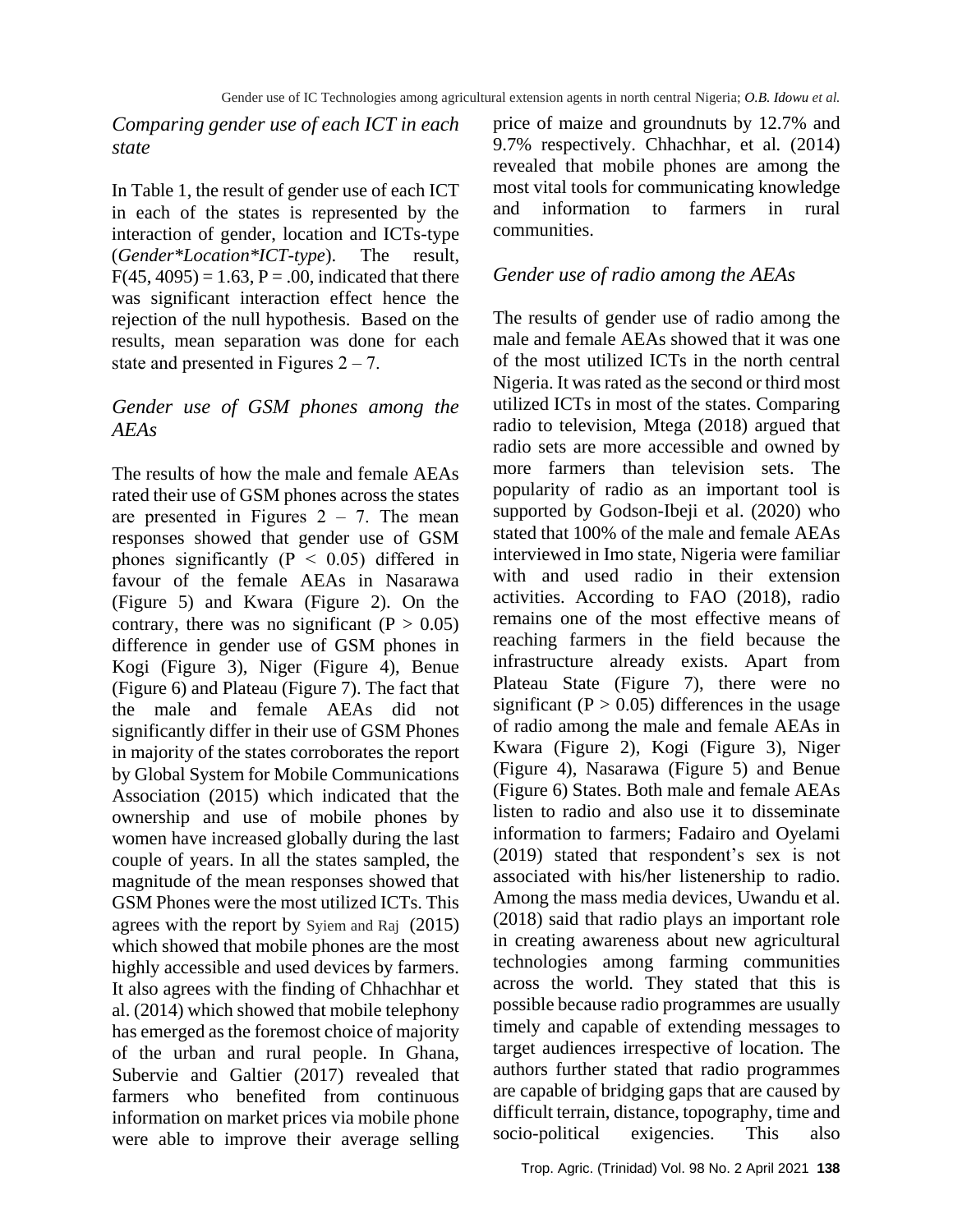corroborated the finding of Chhachhar*,* et al*.* (2014) which indicated that radio is one of the most important tools for communicating knowledge and information to farmers.

## *Gender use of television (TV) among the AEAs*

There was no significant ( $P > 0.05$ ) difference in the usage of television (TV) between the male and female AEAs in all the states studied except Niger. Apart from the fact that there

was no significant difference in gender use of TV in most of the states, the results also indicated that TV did not fall within the top three most used ICTs in study area. In Kwara State (Figure 2), for example, it was rated as the seventh most used ICTs. This is contrary to the finding of Salifu et al*.* (2016) which indicated that television is one of the most available ICTs used by AEAs. It also does not agree with the finding of Chhachhar et al*.* (2014) which found that television is one of the most important tools of communicating knowledge and information to farmers.



Figure 2: Gender use of each ICTs in Kwara State

Response scores: very high (4), high (3), moderate (2), low (1), not used at all (0) Note: Mean with same alphabet (for each ICT) did not significantly differ  $(P > 0.05)$ 



Figure 3: Gender use of each ICTs in Kogi State

Response scores: very high (4), high (3), moderate (2), low (1), not used at all (0) Note: Mean with same alphabet (for each ICT) did not significantly differ  $(P > 0.05)$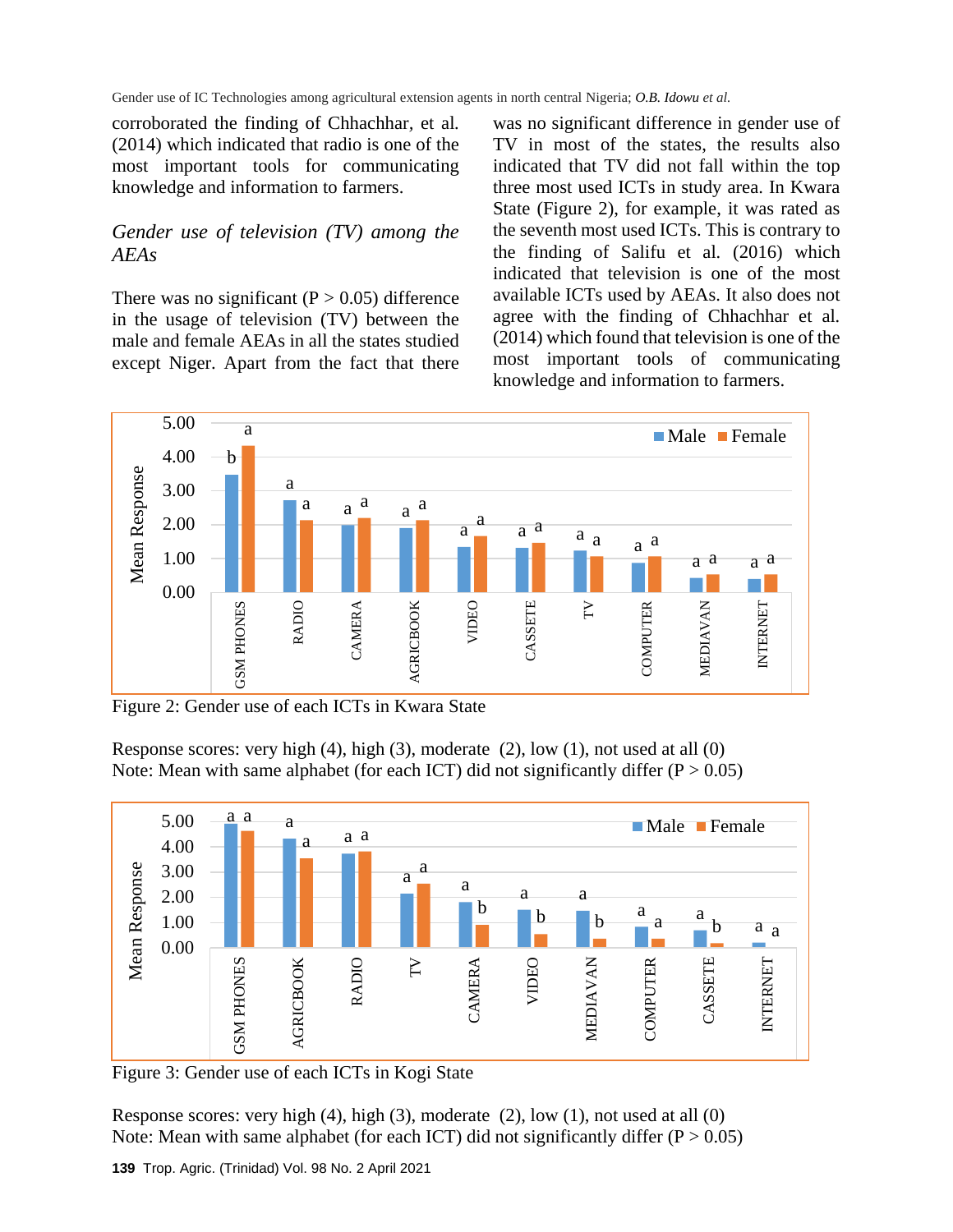## *Gender use of agricultural books (print media) among the AEAs*

Agricultural books here refer to those print media that contain information about agriculture. Examples are posters, newspapers, books/booklets, magazines, journals, pamphlets, etc. In the questionnaire, the term *"agricultural books*" was used to separate it from other print media that are not wholly or mainly devoted to agricultural information. There was no significant ( $P > 0.05$ ) difference in the usage of agricultural books among the male and female AEAs in all the states. Apart from Kwara State (Figure 2) where it was rated as fourth most utilized ICT, it falls among the three most utilized ICTs in the study area. This is in line with *a priori* expectation because most AEAs in Nigeria are degree holders in agriculture or related fields. Although, most of the small-scale farmers in Nigeria are illiterate they can understand and interpret the messages of print media through its pictures, or sometimes with the help of their sons, friends or neighbours (Pour 2011). In Pakistan, print media were rated as the third most used ICT, after fellow farmers and television, for dissemination of agricultural information (Farooq et al. 2007); according to that report the most used form of print media for agricultural information was pamphlets followed by posters, newspapers, book/booklets, magazines and journals.

## *Gender use of computers among the AEAs*

Apart from Benue State (Figure 6) where the male AEAs significantly  $(P < 0.05)$  used computers more than their female counterparts, the result showed that there was no significant  $(P > 0.05)$  difference in the usage of computers by the male and female AEAs. Interestingly, the magnitude of the mean responses showed that computer is one of the least utilized ICTs among the male and female AEAs in the study area. This is contrary to *a*  *priori* expectation because computers can be used with other devises to enhance extension work. This finding agrees with an earlier study by Kiplang'at and Ocholla (2005) which indicated that majority of rural extension personnel lacked basic computer skills. On the other hand, the finding is contrary to the report by Godson-Ibeji et al. (2020) which revealed that 100% of the agricultural extension staff in Imo State, Nigeria were familiar with desktop/laptop computers and 83.3% used them in their extension work.

#### *Gender use of the internet among the AEAs*

Apart from Benue State (Figure 6), there was no significant ( $P > 0.05$ ) difference in the usage of internet by the male and female AEAs in the states studied. This is contrary to the finding of Hafkin and Odame (2010) which showed that the proportion of men using internet was higher than the proportion of women in two-thirds of countries worldwide. In Benue (Figure 6), the male AEAs significantly ( $P < 0.05$ ) used internet more than their female counterparts. This tallied with the report by Johnson (2009) who observed that the major users of ICTs especially computers, internet, and e-mail were young males while women were marginal users. It is important to highlight here that among the ICTs, internet is one of the least utilized in the study area. For instance, in Kwara (Figure 2) and Kogi (Figure 3), it was rated as the least utilized ICT while in Plateau (Figure 7) and Nasarawa (Figure 5) States, it was rated as the second and third least utilized device respectively. This may be attributed to inadequate or lack of internet facilities in the study area; Putra et al. (2020) observed that poor internet connectivity prevailed in the remote areas of Indonesia and this may also be applicable to the study area. This is discouraging because Chhachhar et al. (2014) stated that internet is among the most important devices for communicating knowledge and information to farmers.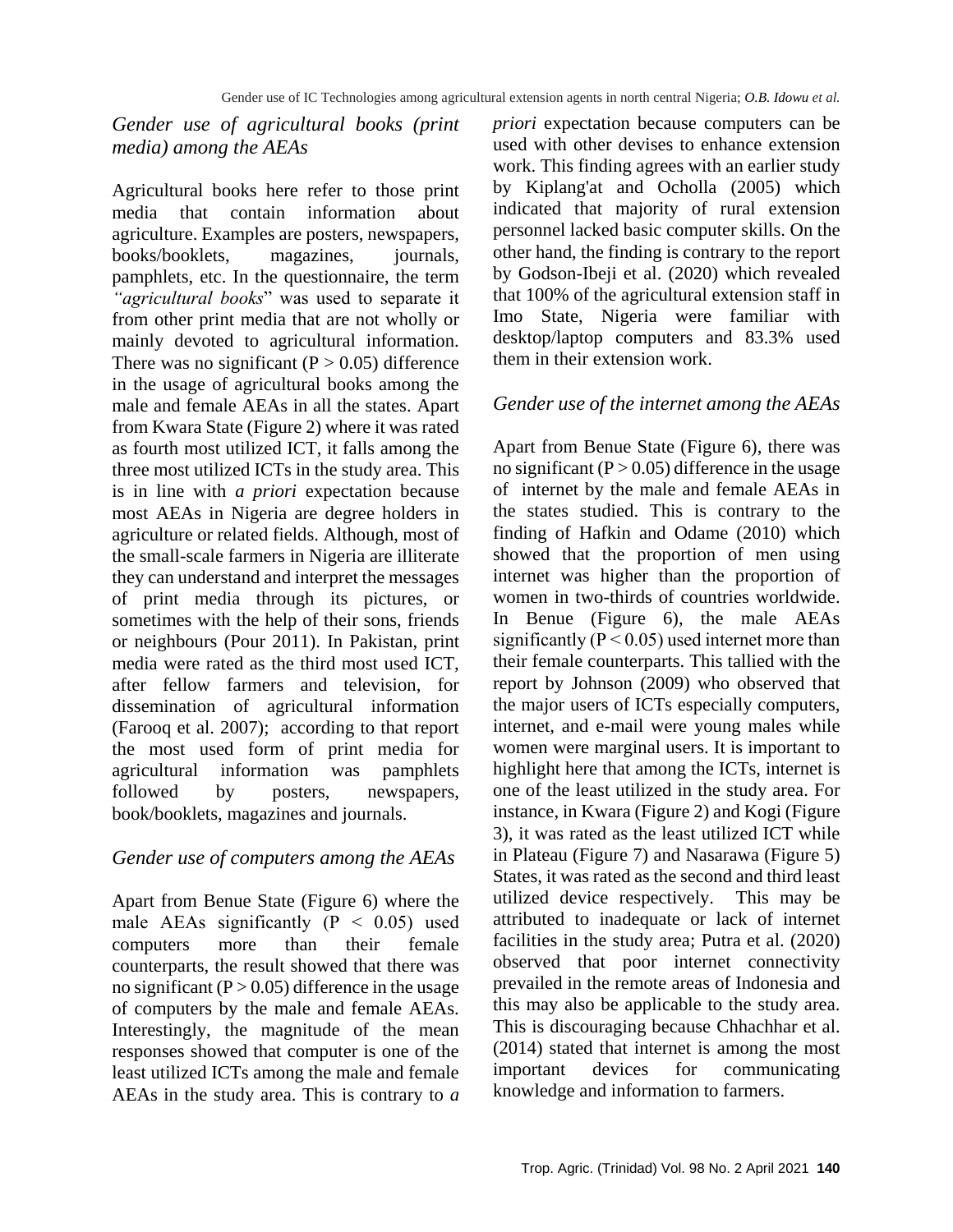

Gender use of IC Technologies among agricultural extension agents in north central Nigeria; *O.B. Idowu et al.*

Figure 4: Gender use of each ICTs in Niger State

Response scores: very high (4), high (3), moderate (2), low (1), not used at all (0) Note: Mean with same alphabet (for each ICT) did not significantly differ  $(P > 0.05)$ 



Figure 5: Gender use of each ICTs in Nasarawa State

Response scores: very high (4), high (3), moderate (2), low (1), not used at all (0) Note: Mean with same alphabet (for each ICT) did not significantly differ  $(P > 0.05)$ 

## *Gender use of cameras among the AEAs*

In Nigeria, Okeke et al. (2015) listed cameras as one of the ICTs used by AEAs. There was no significant  $(P > 0.05)$  difference in the usage of cameras among the male and female AEAs in the study area except Kogi (Figure 3) and Nasarawa (Figure 5). The magnitude of the mean responses showed that camera lies in between the least and most utilized ICTs by the AEAs. That is, the application of camera in agricultural extension in the study area was relatively low compared to radio and GSM phones. This, to an extent, agrees with the finding of Godson-Ibeji et al. (2020) which showed that out of 91.6% of the AEAs in Imo State, Nigeria who were familiar with digital cameras, only 29.2% applied them in agricultural extension work. This should be addressed because Putra et al. (2020) demonstrated that a digital camera was very useful in plantation management in Indonesia where it was used for nutrient, pest/disease management and yield monitoring among other farm activities.

## *Gender use of videos among the AEAs*

Apart from Kogi State (Figure 3) where the male AEAs significantly used videos more than their female counterparts, there was no significant ( $P > 0.05$ ) difference in gender use of videos in the states studied. Looking at the magnitude of the mean responses, video is one of the least utilized ICTs across the states. The inclusion of videos among the ICTs studied is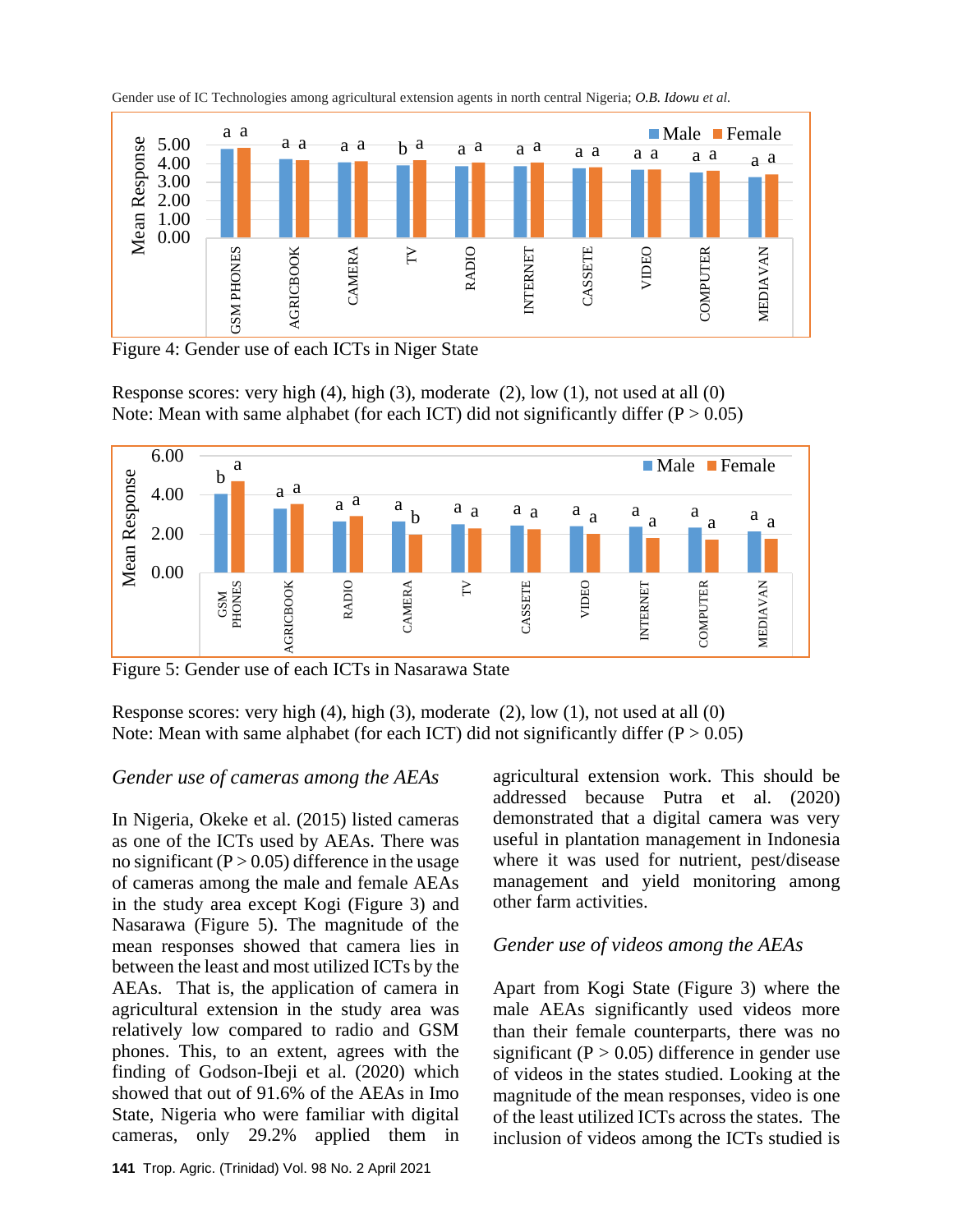important because Salifu et al*.* (2016) listed it and other ICTs such as computers, phones, internet and television as the most available devices for use by AEAs. The inability of the AEAs to apply videos to agricultural extension work is a setback in agricultural development because training videos according to Van Mele et al. (2016) have become proper agricultural extension tools in which many development agencies invest in order to communicate information to farmers.

## *Gender use of cassettes among the AEAs*

Apart from Kogi State (Figure 3), there was no significant  $(P > 0.05)$  difference in the usage of cassettes by the male and female AEAs in the states studied. Although there was a significant difference in gender use of cassettes in Kogi, the mean responses indicated that it was rated as one of the least utilized ICTs in the study area. This is in line with *a priori* expectation because cassettes are currently being displaced by modern ICTs such as flash drives, CDs and DVDs for information storage and retrieval. In this regard, it can be inferred that the AEAs were in tune with modern trends in ICTs needs in agricultural extension work. However, where the skills for the use of some of these ICTs are lacking, the capability of such an agent to deliver is in doubt (Godson-Ibeji et al. 2020).



Figure 6: Gender use of each ICTs in Benue State

Response scores: very high (4), high (3), moderate (2), low (1), not used at all (0) Note: Mean with same alphabet (for each ICT) did not significantly differ  $(P > 0.05)$ 



Figure 7: Gender use of each ICTs in Plateau State Response scores: very high (4), high (3), moderate (2), low (1), not used at all (0) Note: Mean with same alphabet (for each ICT) did not significantly differ  $(P > 0.05)$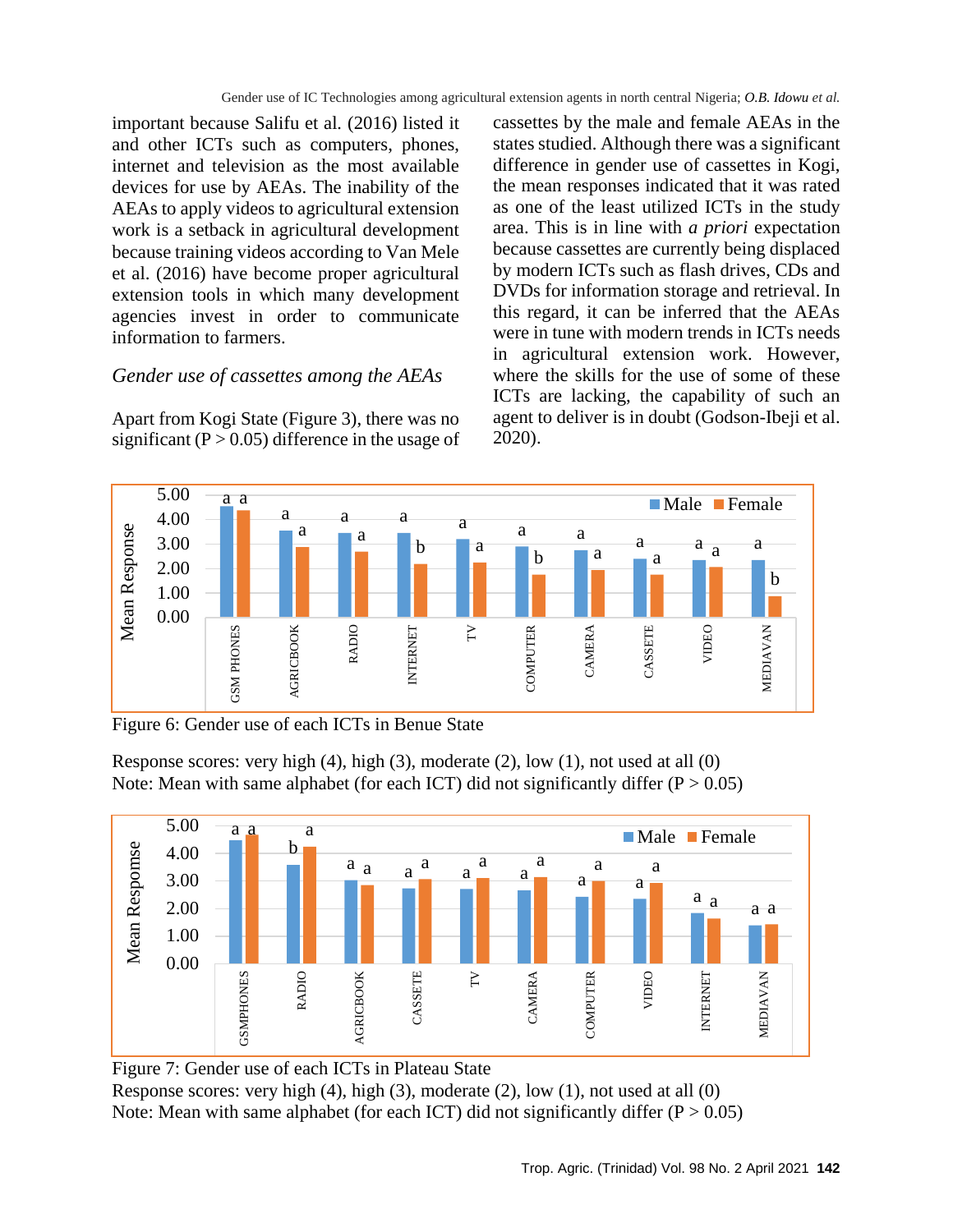#### *Gender use of media vans among the AEAs*

Media vans include vehicles such as trucks, pick-ups and buses owned by agricultural extension agencies that are dedicated to supporting agricultural extension operations in communities. Most of them are fitted with microphones and used for extension campaign, rallies, field trips, etc. They are also used to convey extension staff and other vital materials to target locations in the communities. In this research, they are treated as an information communication technology. Apart from Kogi (Figure 3) and Benue (Figure 6), there was no significant  $(P > 0.05)$  difference in the usage of media vans by the male and female AEAs. Irrespective of gender, the result showed that media van is one of the least utilized ICTs in the study area.

## *Constraints to the use of ICTs*

Table 2 shows the constraints facing the male and female AEAs on the usage of ICTs. Among the constraints, high cost of owning and operating the ICTs was expressed by both males (14.72%) and females (14.89%) as the most limiting factor. The cost of maintaining ICT facilities (14.89%) was seen as second major challenge hindering the use of ICTs by the female AEAs, while poor power supply to operate ICTs (14.11%) was seen as the second noticeable challenge hindering the use of ICTs by the male AEAs. The implication is that there is a lack of basic infrastructure such as electric power supply and this may have slowed down the use of ICTs for information transfer in the study area. The least factor limiting the usage of ICTs according to the male AEAs was lack of interest in ICTs even when they are available, while for the female AEAs, it was lack of skill to operate ICT facilities. Some of these challenges have also been expressed in other countries. In Tanzania, Mtega (2018) reported that farmers indicated that their major challenge in accessing information through radio and television was the high costs associated with their maintenance.

Table 2: Constraints to the use of ICTs by agricultural extension agents

|                                                        | <b>Male</b> |               | <b>Female</b> |               |
|--------------------------------------------------------|-------------|---------------|---------------|---------------|
| <b>Challenges affecting ICTs</b>                       | Freq.       | $\frac{6}{9}$ | Freq.         | $\frac{6}{9}$ |
| High cost of owning and operating ICTs facilities      | 48          | 14.72         | 21            | 14.89         |
| Poor power supply to operate ICTs                      | 46          | 14.11         | 19            | 13.48         |
| Low literacy among farmers in my area                  | 44          | 13.50         | 18            | 12.77         |
| Cost of maintaining ICTs facilities                    | 44          | 13.50         | 20            | 14.18         |
| Poor training on the use of ICTs facilities            | 42          | 12.88         | 19            | 13.48         |
| Lack of ICTs facilities in my area of work             | 41          | 12.58         | 18            | 12.77         |
| Lack of skill and knowledge to operate ICTs facilities | 31          | 9.51          | 12            | 8.51          |
| Lack of interest in ICTs even when available           | 30          | 9.20          | 14            | 9.92          |
| <b>Total</b>                                           | 326         | 100           | 141           | 100           |

# **Conclusion**

Information and Communication Technologies (ICTs) have proved to be very useful in agricultural extension services especially as recent innovations complement each other in their daily usage. Because of the importance of ICTs in agricultural transformation, the study assessed gender use of ICTs among the male and female AEAs in the north central Nigeria. The main objective is to determine if male AEAs use ICTs more than their female counterparts or vice versa.

First, there was no statistical evidence to show that the male AEAs used ICTs more than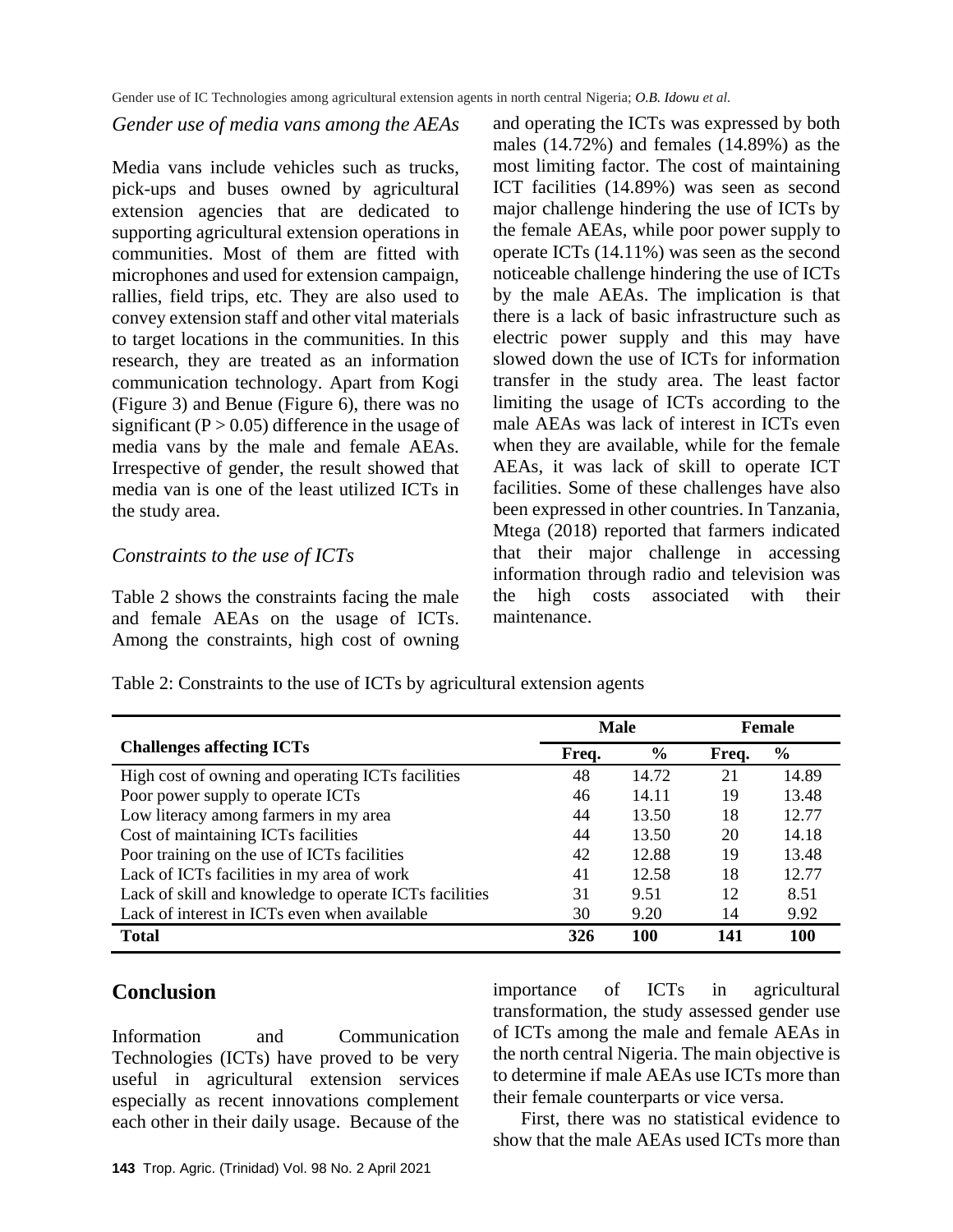their female counterparts or vice versa across the states. In other words, gender gap in the use of all ICTs was not pronounced in the study area. This finding is very useful in policy formulation at the zonal or national level where interest is not on any particular ICT or location. Second, at the state level, the finding showed that there were significant variations in the use of each of the ICTs among the male and female AEAs. That is, some ICTs were used by the male AEAs more than their female counterparts and vice versa in some states. In this regard, policy makers at the state level should identify the ICTs where the male or female gender has comparative advantage over the other and close the gap through capacity building. Third, irrespective of gender, it was observed that some of the ICTs were used more than others across the states. For example, GSM phones were rated as the most utilized ICT while the least used varied from one state to the other. More research should be conducted to identify the reasons for such observations and use the outcome in extension education and outreach. Fourth, the magnitude of the mean responses showed that some ICTs like internet, media vans and computers were rarely used in some states even when they appeared to be universally available and accessible. Generally, the study concluded that the use of ICTs by the male and female AEAs in the north central Nigeria, depended on the state, gender and type of ICTs in question. It is, therefore, recommended that the study should be replicated in other zones to see if similar conditions apply so that gender-based ICTs policies for improving agricultural extension services in Nigeria should be based on empirical evidence rather than speculations.

## **References**

- Ackah-Nyamike, E.E., Jnr. 2007. *Extension Programme Development and Implementation: A Fundamental Guide for Tertiary Students and Practitioners*. Accra: Sedco Publishing Ltd.
- Aggarwal, Y.P. 2002. *Statistical Methods,*

*Concepts, Applications and Computations,*  2<sup>nd</sup> ed. Sterling Publishers Ltd, New Delhi, India.

- Agwu, A.E., U.C. Uche-Mba, and O.M. Akinnagbe. 2008. "Use of Information Communication Technologies (ICTs) Among Researchers, Extension Workers and Farmers in Abia and Enugu States: Implications for a National Agricultural Extension Policy on ICTs." *Journal of Agricultural Extension* **12 (1)**: 37–49.
- Ajah, J. 2016. **"**Gender Use of Global System for Mobile Communication in Agriculture in Abuja Nigeria." *International Journal of Research in Social Sciences* **6 (10)**: 809 – 821.
- Ajah, J., and C. Atewamba. 2018. "Impact of Gender and Cooperative Membership on Farmers' Use of Information Communication Technologies in Abuja, Nigeria." *Tropical Agriculture (Trinidad)* **95 (2)**: 194–210.
- Ajah, J. and N.U. Okorie. 2016. The Impact of Education on Small-Scale Farmers' Use of ICT in Abuja, Nigeria." *Journal of Agricultural Economics, Extension and Rural Development* **4 (7)**: 476–487.
- Alemu, A.E., M. Maertens, J. Deckers, H. Bauer, and E. Mathijs. 2016. "Impact of Supply Chain Coordination on Honey Farmers' Income in Tigray, Northern Ethiopia." *Agricultural and Food Economics* **4 (9)**: 1–21.
- Anandajayasekeram, P., R. Puskur, W. Sindu, and D. Hoekstra. 2008. *Concepts and Practices in Agricultural Extension in Developing Countries: A Source Book.* Nairobi, Kenya: International Food Policy Research Institute (IFPRI), Washington, DC, U.S.A, and International Livestock Research Institute (ILRI).
- Asenso-Okyere, K., and D.A. Mekonnen. 2013. "The Importance of ICTs in the Provision of Information for Improving Agricultural Productivity and Rural Incomes in Africa WP 2012–015." United Nations Development Program, Regional Bureau of Africa.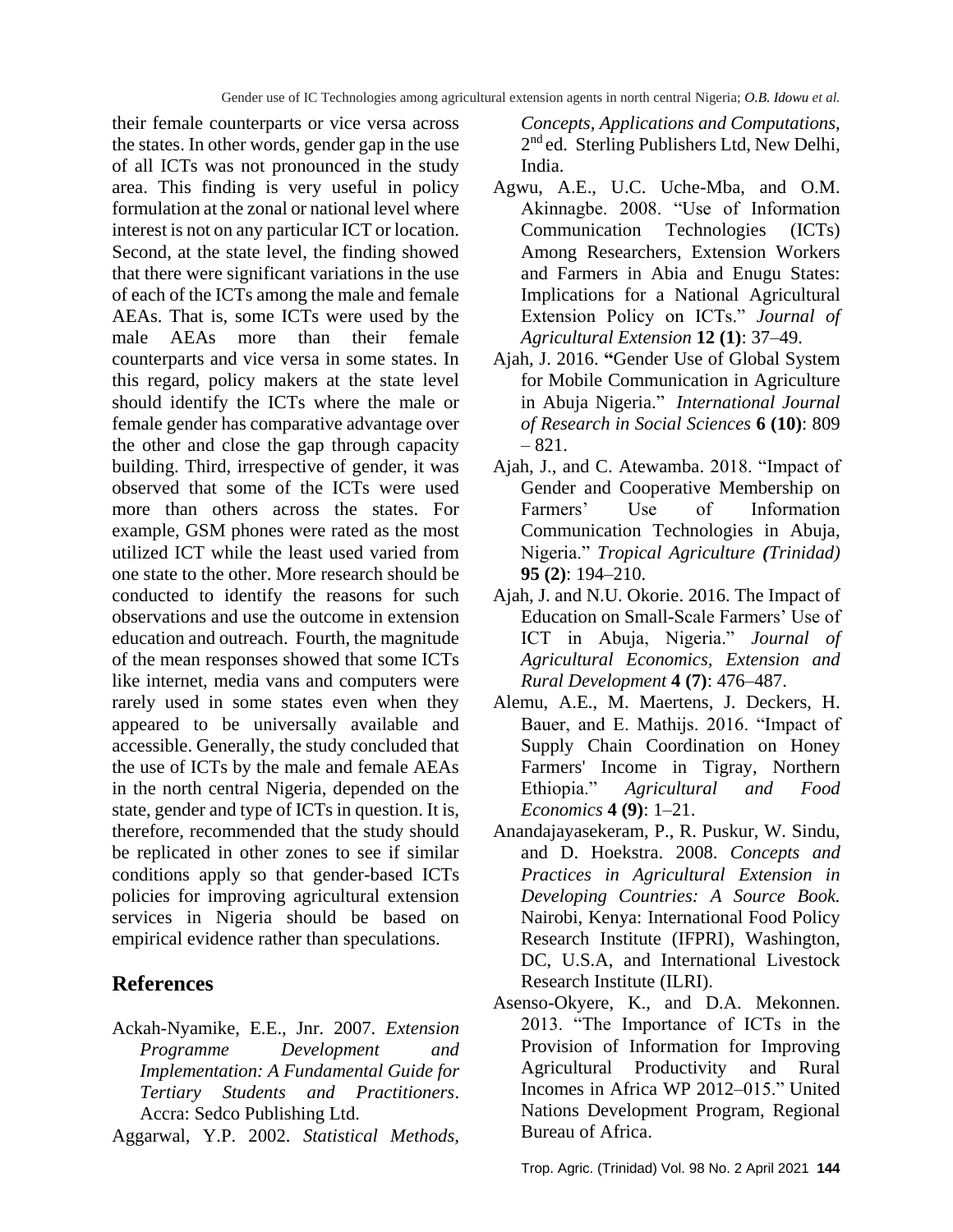- Barber, J., E. Mangnus, and V. Bitzer. 2018. "Harnessing ICT for Agricultural Extension." *Europe* **91 (120.6):** 31–5.
- Chhachhar, A.R., B. Querestic, G.M. Khushk, and S. Ahmed. 2014. "Impact of ICTs in Agriculture Development*.*" *J. of Bas. App. Sci. Res.* **4 (1)**: 281–288.
- Colin, D G., and R.K. Paul. 2011. *IBM SPSS Statistics 19 Made Simple.* Psychology Press, Hove, East Sussex, UK.
- Dafwang, T. 2006. "Determinants of Effectiveness of Contact Farmers and Local Leaders of Osun State Agricultural Development Programme." A Publication of Agriculture and Rural Development. Obafemi Awolowo University Pp. 1–16.
- Daneje, M.I., I.P. Vosanka, and U.C. Undiandeye. 2010. "Agricultural Extension as Catalyst for Food Security in Nigeria: An Overview." *Savannah Journal of Agriculture, Faculty of Agriculture* **5**: 1597–9377
- Danso-Abbeam, G., D.S. Ehiakpor, and R. Aidoo. 2018. "Agricultural Extension and its Effects on Farm Productivity and Income: Insight from Northern Ghana." *Agric and Food Secur* **7,** article 74.
- Ezeh Ann, N. 2013. "Extension Agents' Access and Utilization of Information and Communication Technology (ICT) in Extension Service Delivery in South East Nigeria." *Journal of Agricultural Extension and Rural Development* **5 (11)**: 266–276.
- Fadairo, A.O., and B.O. Oyelami. 2019. "Listenership of Latoju Oja Radio Extension Programme among Farmers in Oyo State, Nigeria." *Journal of Agricultural Extension* **23 (1):** 66–78.
- FAO. 2001. "Reports of Food and Agricultural Organization of the United Nations." *International Journal of Agriculture and Biology* **3**: 222.
- FAO. 2017. "Information and Communication Technology (ICT) in Agriculture: A Report to the G20 Agricultural Deputies, Food and Agriculture Organization of the United Nations." Rome.
- FAO. 2018. "Gender and ICTs: Mainstreaming Gender in the Use of Information and Communication Technologies for Agriculture and Rural Development." by Sophie Treinen and Alice Van der Elstraeten. Rome, Italy. Pp. 57.
- Farooq, S., S. Muhammad, K.M. Chauhdary, and I. Ashraf. 2007. "Role of Print Media in the Dissemination of Agricultural Information among Farmers." *Pakistan Journal of Agricultural Sciences* **44 (2):** 378–380.
- Field, A. 2005. *Discovering Statistics Using SPSS*. 2nd ed., 427–482. London: Sage Publications.
- Global System for Mobile Communications Association (GSMA). 2015. "Connected Women: Bridging the Gender Gap: Mobile Access and Usage in Low- and Middle-Income Countries." UK Department for International Development (DFID). Pp. 45.
- Godson-Ibeji, C.C., J.U. Chikaire, F.C. Anaeto, and J.O. Oparaojiaku. 2020. "Agricultural Extension and Advisory Officers? Familiarity and Competence for Application of ICTs in Agricultural Advisory Services Delivery in Imo State, Nigeria." *Journal of Biology and Today's World* **9 (7)**: 1–5.
- Government of Kenya. 2010. "Kenya Agricultural Sector Development Strategy 2010–2020."
- Hafkin, N.J., and H.H. Odame. 2010. Gender, ICTs and Agriculture: A Situation Analysis for the 5th Consultative Expert Meeting of CTA's ICTs Observatory meeting on Gender and Agriculture in the Information Society. Pp. 1–66.
- Huyer S., and N. Hafkin. 2007. *Engendering the Knowledge Society: Measuring Women's Participation.* Montreal: Orbicom, NRC Press.
- Ironkwe, A.G., R.A.P. Unamma, and A.C Nwosu. 2011. "Gender Involvement in Technology Utilization among Small Holder Farmers in Southeast Nigeria: The Case of Yam Mini-Set Technology." *The Nigerian Agricultural Journal* **(42):** 190–201.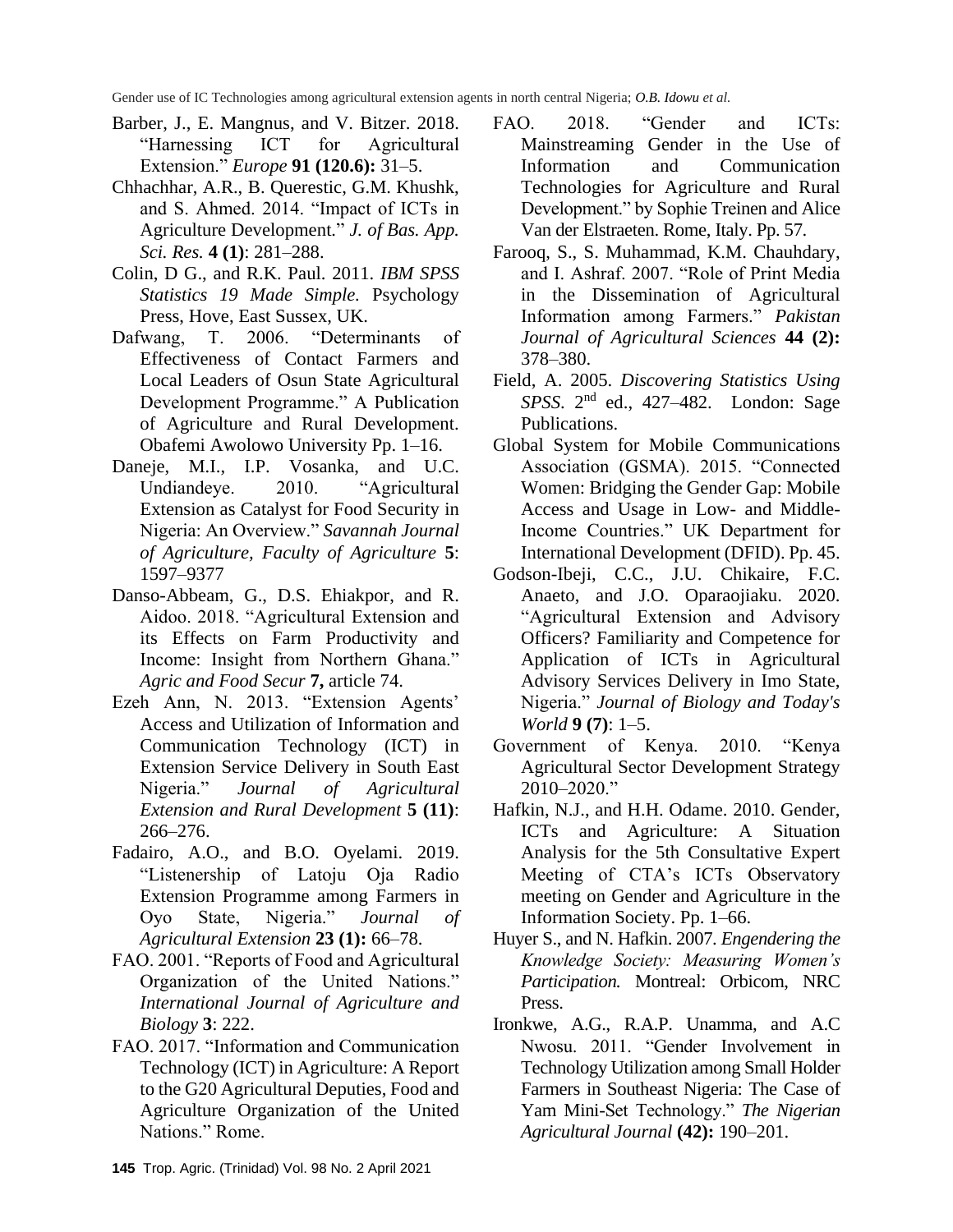- Islam, M.S., M.E. Haque, M.S.I. Afrad, H.M. Abdullah, and M.Z. Hoque.2017. "Utilization of ICTs in Agricultural Extension Services of Bangladesh." *Asian Journal of Agricultural Extension, Economics and Sociology* **16 (1):** 1–11.
- Israel, G.D., A. Harderand, and C.W. Brodeur. 2011. *What is an Extension program*? Gainesville: University of Florida. UF/IFAS.
- Johnson, K. 2009. "Telecentres and the Gender Dimension: An Examination of how Engendered Telecentres are Diffused in Africa." Unpublished M.Sc Thesis, Georgetown University, Georgetown. Pp. 56.
- Kiplang'at, J., and D.N. Ocholla. 2005. "Diffusion of Information and Communication Technologies in Communication of Agricultural Information among Agricultural Researchers and Extension Workers in Kenya." *South African Journal of Libraries and Information Science* **71 (3)**: 234–246.
- Ma, W., A. Renwick, P. Nie, J. Tang, and R. Cai. 2018. "Off-Farm Work, Smartphone Use and Household Income: Evidence from Rural China." *China Economic Review* **52:**80–94.
- Mtega, W.P. 2018. "The Usage of Radio and Television as Agricultural Knowledge Sources: The Case of Farmers in Morogoro Region of Tanzania." *International Journal of Education and Development using Information and Communication Technology* **14 (3):** 252–266.
- Okeke, M.N., H.U. Nwalieji, and C.O. Uzuegbunam. 2015. "Emerging role of Information Communication Technologies in Extension Service Delivery in Nigeria: A Review*.*" *Journal of Agricultural Extension* **19 (1):** 128–141.
- Oliver-Rodríguez, J. C. and X. T. Wang. 2015. Non-parametric three-way mixed ANOVA with aligned rank tests. *The British Journal of Mathematical and Statistical Psychology*, **68 (1):**23-42.
- Omotesho, K.F., I.O. Ogunlade, and L. Muhammad. 2012. "Assessment of Access to Information and Communication Technology among Agricultural Extension Officers in Kwara State, Nigeria*.*" *Asian Journal of Agriculture and Rural Development* **2 (1)**: 220–225*.*
- Pour, S. 2011. "Role of Print Media Communication in the Enhancement of Afghan (Male) Farmers' Agricultural Knowledge on "Improved Orchard Management Practices" Aybak District, Samangan Province – Afghanistan." Wageningen the Netherlands
- Putra, B.T.W., P. Soni, B. Marhaenanto, S.S. Harsono, and S. Fountas. 2020. "Using Information from Images for Plantation Monitoring: A Review of Solutions for Smallholders." *Information Processing in Agriculture* **7 (1)**: 109–119.
- Salau, E.S., and N.D. Saingbe. 2008. "Access and Utilization of Information and Communication Technologies among Agricultural Researchers and Extension Workers in Selected Institutions in Nasarawa State, Nigeria." *PAT* **4 (2)**: 1–11*.*
- Salifu, G., O. Francis, and M. Mas-ud. 2016. "Accessibility and Utilization of ICT Facilities by Extension Agents and Farmers in the Northern Region of Ghana." *International Journal of Agricultural Education and Extension* **2 (1):** 017–025*.*
- Shah, D.A., and L.V. Madden. 2004. "Nonparametric Analysis of Ordinal Data in Designed Factorial Experiments." *Phytopatholog* **94 (1)**: 33–4*.*
- Singh, S., S. Ahlawat, and S. Sanwal. 2017. "Role of ICT in Agriculture: Policy Implications." *Oriental Journal of Computer Science and Technology* **10 (3):** 691–697
- Subervie, J., and F. Galtier. 2017. "L'information sur les Prix Agricoles par La Téléphonie Mobile: le Cas du Ghana."
- Syiem, R. and S. Raj. 2015. Access and usage of ICTs for agriculture and rural development by the tribal farmers in Meghalaya state of